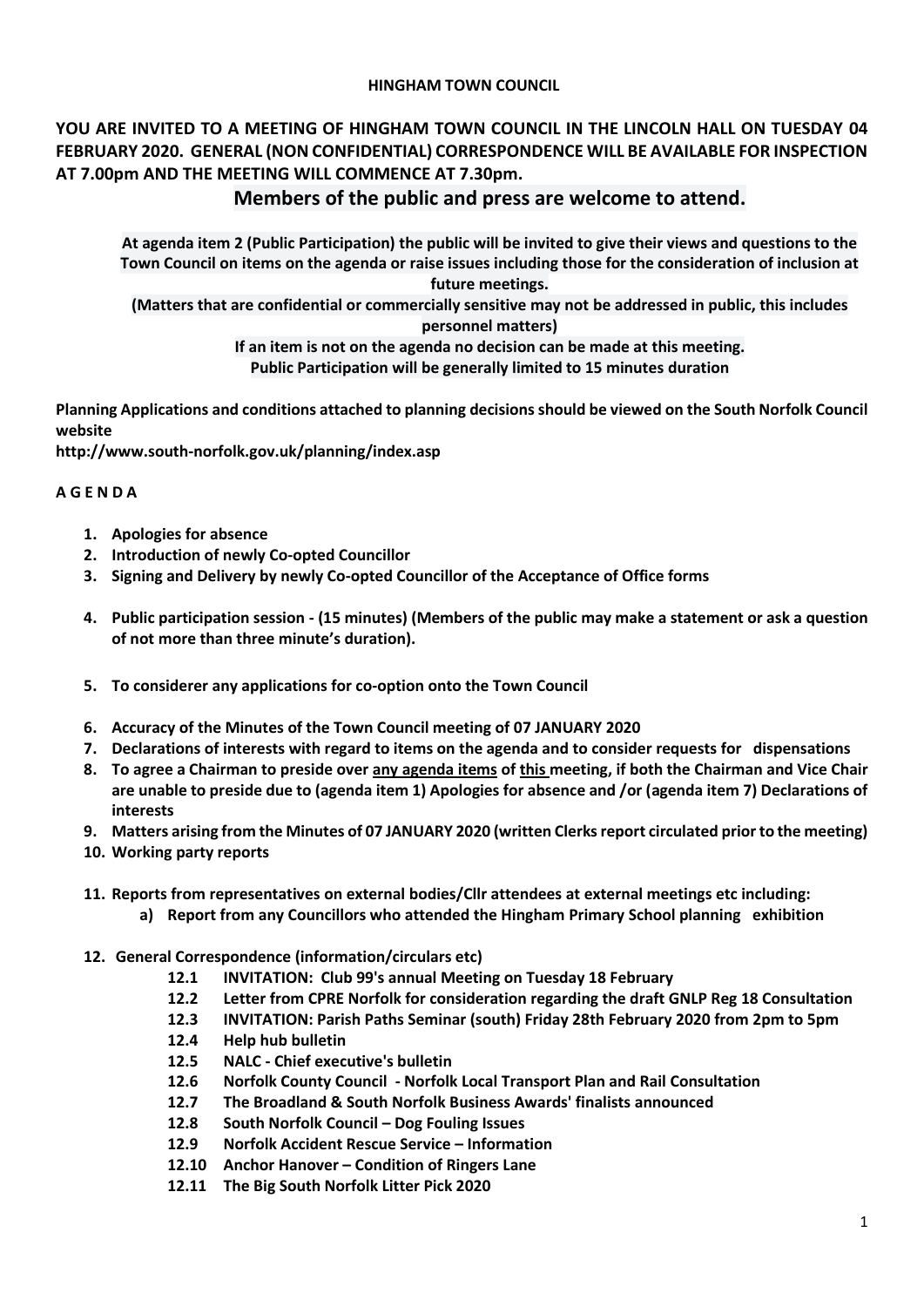#### **12.12 Norfolk ALC Wellbeing Initiative – January Update**

- **13. Correspondence (not for public inspection) as addressed directly to Hingham Town Council (from residents etc.)**
	- **13.1 Mill Farm Allotments**
- **14. To discuss and agree any required responses/actions in relation to any item(s) of correspondence**
- **15. District Councillor's report**
- **16. County Councillor's report**
- **17. Planning Decisions**
	- 17.1 2019/1802 Storage Building South Of Watton Road Hingham Norfolk Demolition of existing storage building and erection of 2 dwellings and garages Status - Withdrawn

#### **18. Planning Applications (as notified by SNC for consultation)**

- **18.1 2020/0138 - Southfields 4 Norwich Street Hingham NR9 4LJ Erection of single storey rear and side extension**
- **18.2 2019/2412 - Barn West Of Watton Road Hingham Norfolk Notification for Prior Approval for a proposed change of use and associated building works of an agricultural building to a dwellinghouse (QA and QB)**
- 19. *(other planning applications where the Town Council is not a consultee for information only)*

**(ITEMS 20- 21 FINANCE)**

#### **20. To agree the date of the next meeting of the Finance Committee – suggested date 16 March 2020**

| <b>ACCOUNTS FOR PAYMENT 04 FEBRUARY 2020</b> |          |                |                             | <b>VAT</b> |
|----------------------------------------------|----------|----------------|-----------------------------|------------|
| <b>TOTAL</b>                                 |          | <b>PAYEE</b>   | <b>DETAILS</b>              |            |
| £                                            | 853.91   | staff          | wages (826.63)              |            |
|                                              |          |                | cleaning products (4.30)    | 0.72       |
|                                              |          |                | binbags $(4.98)$            | 0.83       |
| £                                            | 968.62   | staff          | wages (909.28)              |            |
|                                              |          |                | TOILET ROLLS (59.34)        | £9.88      |
| £                                            | 61.69    | NEST (D/DEBIT) | PENSION                     |            |
| £                                            | 240.00   | Couzens UK Ltd | <b>LIGHTING MAINTENANCE</b> | 40.00      |
| £                                            | 43.50    | <b>EDF</b>     | <b>TOILETS</b>              | 2.04       |
|                                              |          |                |                             |            |
|                                              |          |                |                             |            |
|                                              |          |                |                             |            |
|                                              |          |                |                             |            |
|                                              |          |                |                             |            |
|                                              |          |                |                             |            |
| £                                            | 2,167.72 | <b>TOTAL</b>   | <b>TOTAL VAT</b>            | 53.47      |
|                                              |          |                |                             |            |
|                                              |          |                |                             |            |

**21. To approve Accounts for Payment (as below and any additional invoices received)**